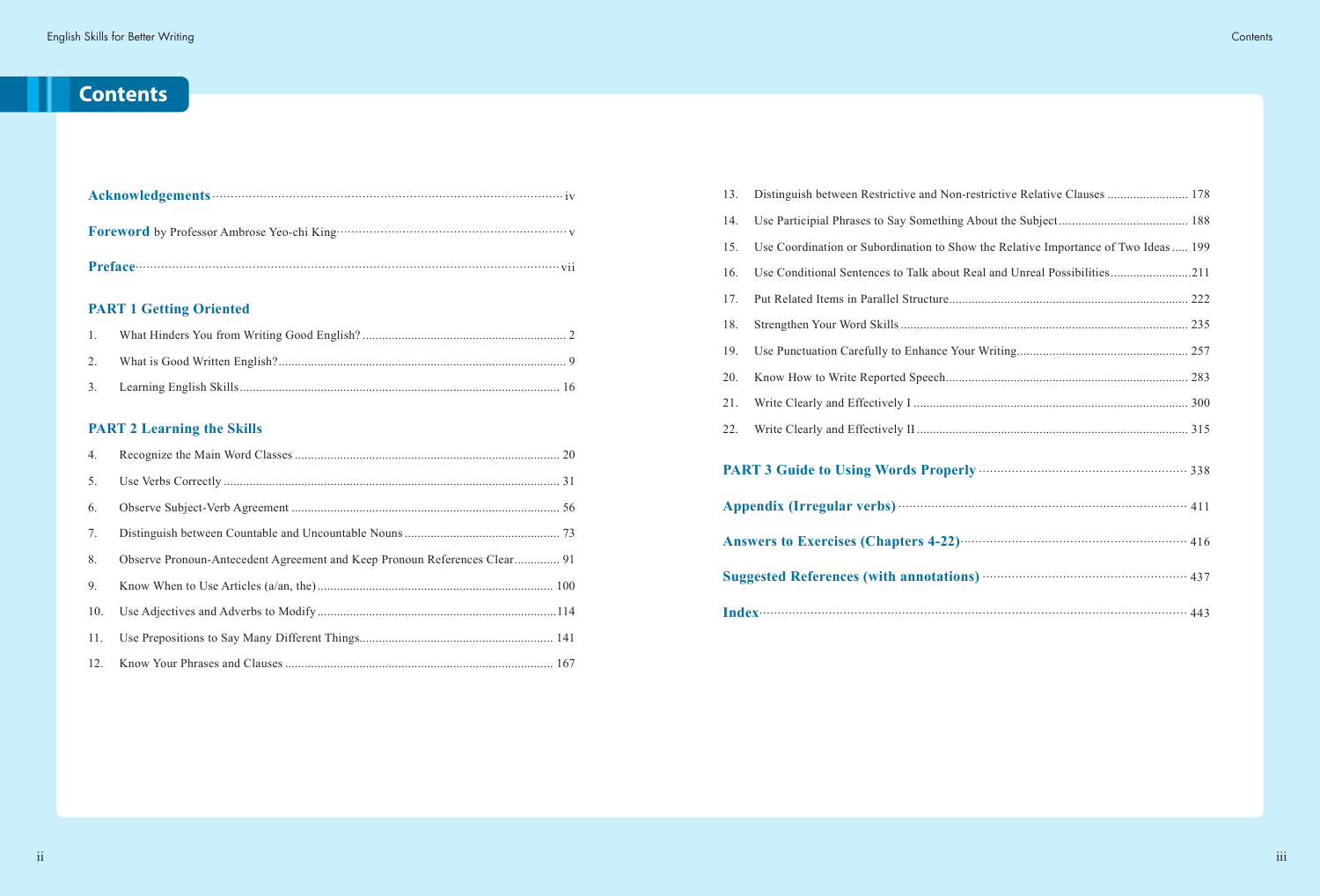This book is a product of my life-long interest in the study and use of language. More specifically, it was motivated by my teaching of an English writing course for research in the social sciences for twenty years, which spanned nearly the second half of my academic career from 1971 to 2015 at The Chinese University of Hong Kong.

About 300 students, from 1995 to 2015, took my "Research Writing" course. I thank them all for giving me first-hand experience of seeing their problems in English writing. As the course was designed for a small class of not more than a dozen students, I was able to examine their writing closely to identify and understand their weaknesses in grammar, usage, and sentence construction. I corrected all the errors that I found and, where needed, offered better constructions in their prose. At my request, they revised their work with the help of my corrections and various changes. They learned more this way. In the process, I became increasingly involved in the art of expression through words.

I owe unmeasurable gratitude to my wife Meliza, a professional librarian, who has always been supportive and encouraging throughout the past three years of this book's preparation. She has sustained me in my task often with her good advice and inspiration. At her suggestion, I have included Chinese translations of "What you can learn in this chapter" at the beginning of all chapters and the instructions of all exercises (Chapters 4 to 22). This arrangement should be helpful to a larger readership whose first language is Chinese.

We live in an "information age" characterized by exponential growth in audio-visual images giving priority to sensory experience. The pursuit of such experience seems to have much greater appeal, especially for the younger generation, than the study of language and its use in writing. The modern world is also marked by explosive expansion in different forms of digital communication in which the use of words often need not conform to traditional standards.

I am most grateful to Professor Ambrose Yeo-chi King, Emeritus Professor of Sociology of The Chinese University of Hong Kong and formerly Vice-Chancellor of the University, for his moral support and recommendation of my work to the present publisher. He has also kindly graced this book with an inspiring foreword, in which he eloquently points out that "deficiency in basic language skills and hence in writing is . . . tantamount to impotence in communication at the educated level". He also reminds us that "since we use writing as *the* means of expressing our ideas and feelings, our writing is associated closely with our identity".

My appreciation goes also to Dr. Zhao Dongxiao, formerly Managing Director of Chung Hwa Book Company (Hong Kong) and currently Vice President of Sino United Publishing (Holdings) Limited for his warm receptiveness to my proposal for this book. No less, I must thank Ms Gu Yu, Assistant Editor-in-Chief of Chung Hwa Book Company (Hong Kong), for her professionalism and all her unfailing effort in facilitating and guiding the publication of this work.

> **Pedro Pak-tao Ng March 2021**

## **Acknowledgements Foreword**

When young people are increasingly inseparable from vivid images and digital communication, it is not surprising that the decline in the general capacity to write among them has persisted. Nevertheless, it remains true that they need to have the skills of effective writing if they aspire to work in large firms, business corporations, government bodies or academic institutions. Not only do they use writing for communication in the work world, but writing is also their framework of conceptualization, analysis, elaboration, and, above all, thinking as an educated person.

Despite the importance of writing as a communication tool and as a framework of thinking, the foundational learning of English for many students is far from satisfactory. In this context, I am pleased to know that Professor Pedro Ng, my long-time colleague at the Chinese University of Hong Kong, has written this book specifically addressing the issue of acquiring adequate English skills for better writing. Its central message, it seems to me, is that learners and users of English should treat the skills of using the language seriously and apply such skills to write with a sharpened language awareness. Such awareness is not to be taken for granted but is to be acquired earnestly and systematically. I agree with his concern that learners of English need to realize that "in a global world of multifaceted communications across all fields and occupations, good English skills matter enormously." Deficiency in basic language skills and hence in writing is thus tantamount to impotence in communication at the educated level.

But to write effectively should be more than an instrumental goal. Since we use writing as *the*  means of expressing our ideas and feelings, our writing is associated closely with our identity. When we read a person's writing, we see more than words and the meanings they represent; we see the quality of the person. If handwriting is one's costume, as an old Chinese saying puts it, then writing amounts to a disclosure of one's inner self. To the extent that this occurs, individuals who write well are not just competent communicators; they are also likely to become respected colleagues in their work with credibility and leadership potential, as Pedro also observes in his preface.

In this connection, Foucault's notion of "writing the self" reminds us of the significance of writing as a kind of ethical and mental exercise to reflect on the self for self-care and self-cultivation. Writing is seen as a process of creation of the self (as may be happening in today's personal blogs written in the first person), which is compatible with the Confucian emphasis on moral perfection of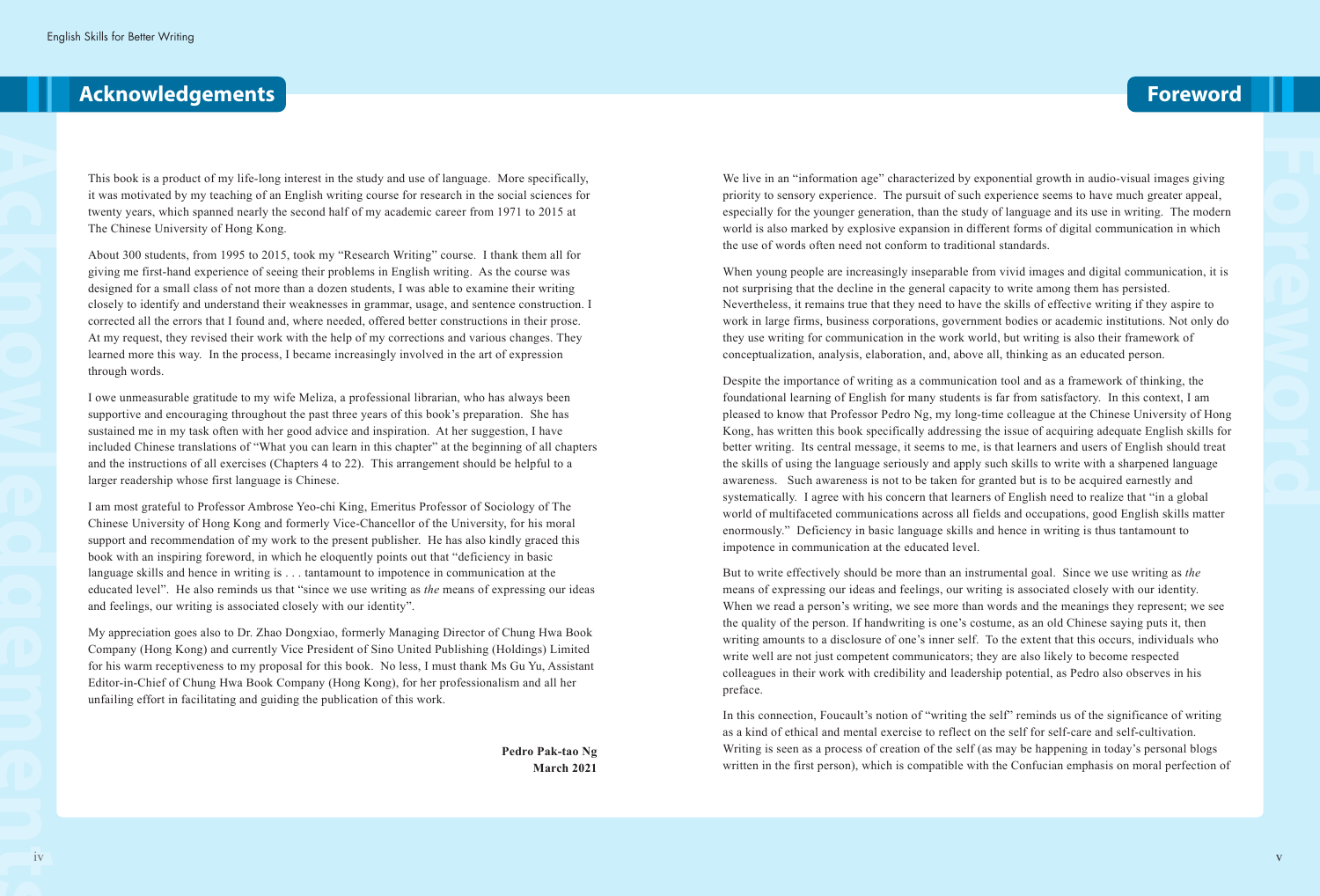the individual. This, however, is often not what modern individuals are expecting to gain from writing. Viewed sociologically, therefore, the issue of writing is all the more important as it impinges upon the possibility of cultivating a truly autonomous and mature person, which is the ultimate ideal of liberal education.

Specifically, the contribution of Pedro's *English Skills for Better Writing* lies in its sensitivity to the peculiar linguistic need of students and other users of English. Before his retirement in 2015, he had taught the course "Research Writing" in the Chinese University of Hong Kong for 20 years since 1995. Over the years, he had accumulated considerable experience in handling students' problems in the learning of English in general and writing skills in particular.

This book addresses directly the linguistic competence of learners and users of English by first examining the obstacles to writing well and explaining what good written English ought to be. It then focuses on teaching the fundamental skills of understanding and applying the principles of how English works, supported with well-designed exercises. It also contains a rich compendium of the proper use of hundreds of troublesome words. Moreover, Pedro begins each chapter with a bilingual (English-Chinese) brief description of the chapter's content, a user-friendly feature to suit a wider readership.

Although books on the learning of English and writing guides are not lacking in the book market, Professor Pedro Ng adopts an approach that makes his work comprehensive in scope, enlightening to read, and practical for reference. True to what its title suggests, this book is intended to help students and other readers to solve their language problems as a prerequisite for improving their capacity to write. To this end I think Professor Pedro Ng has indeed offered a very good service to the community.

> **Ambrose Yeo-chi King 金耀基教授** *Emeritus Professor of Sociology and former Vice-Chancellor The Chinese University of Hong Kong*

#### **Why I wrote this book**

Learning English is a common experience among students, but not many have learned it well enough to be able to use English competently and confidently. Errors of grammar and usage keep appearing in the writing of students at both secondary and tertiary levels. Deficiencies in English skills follow them as they enter the work world and could well hold them back in their career development. In a global world of multifaceted communications across all fields and occupations, good English skills matter enormously. The sooner learners of English realize this and the more actively they strengthen their English ability, the more likely they are to gain in confidence, self-esteem, and social recognition, and thus the greater their chances of doing better in life, whatever jobs they may hold.

I believe firmly that if one is willing and determined to put one's mind to learning the basic elements of how English words are organized into meaningful sentences and is ready to cultivate languageuse habits that serve to sharpen language awareness, there is no reason why one cannot gradually master the language to express ideas properly and effectively. It is with this conviction that I have written this book, which, I hope, should help committed learners of English to attain their goal.

#### **How this book came about**

During my teaching career (in sociology) at The Chinese University of Hong Kong from 1971 to 2015, I often paid special attention to students' grammatical errors and various other deficiencies (e.g., incoherence, wordiness, inadequate vocabulary) in their English written work. In 1994, my Department recognized the need for offering a specially designed course to enhance students' English writing ability and asked me to fill this role. I gladly accepted and designed a new course, called initially "Writing for Sociology" and later "Research Writing". I started teaching it in 1995 until 2015 when I retired. The course covered the whole academic writing process, with considerable attention given to matters of grammar, proper usage, and effective sentences.

After teaching the writing course for about seven years, I wrote a text-cum-reference book titled *Effective Writing: A Guide for Social Science Students*, published by The Chinese University Press in 2003. The course, with *Effective Writing* as textbook, was warmly received by students every year. That rewarding experience inspired me to work on the present book soon after I retired. This new volume differs from *Effective Writing* in that it focuses on a much broader range of grammatical and usage topics. Familiarity with them surely helps to develop the ability to write well. This new work will offer help to students and non-students alike who want to improve their English writing competence.

What I have seen over the past four decades or so in the English writing of tertiary students shows there is clearly a burning need for improvement. Chinese-speaking learners of English have a variety of characteristic difficulties with English to cope with (e.g., the number attribute of nouns,

## **Preface**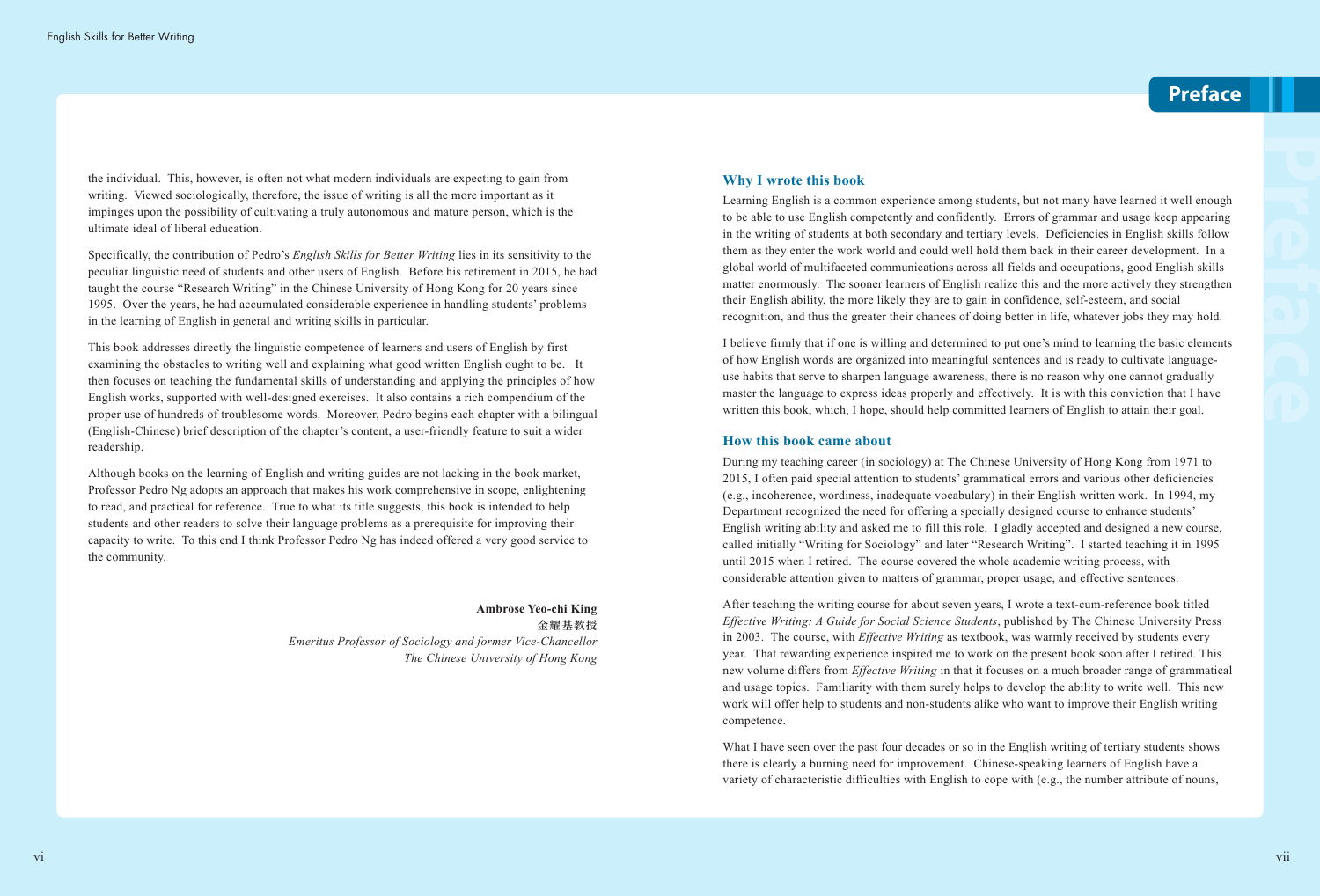verb tenses, use of articles and prepositions, choice and use of words, idiomatic combinations of words, sentence structure). Unless they make a conscious effort to overcome these difficulties, they will keep making the same kinds of errors that prevent their writing from being clear and effective. Teachers of English in schools also need to induce their students to pay much greater attention to the basic facts of grammar and usage simply because these matters can make a big difference between poor and good writing. This book is written with such a purpose in mind.

**Part 1 Getting oriented.** Two important questions must be clarified to set you going in the right direction: First, what hinders you from writing good English? Second, what counts as good written English? They are discussed in the first two chapters. I hope and expect that you will read them carefully to (a) have a clear idea of what good written English is, and (b) be aware of what it is that you have not done enough and what kind of attitude you need to adopt to improve your ability to write well in English.

#### **What does this book cover?**

The content of this book is divided into three main parts:

**Part 2 Learning the skills.** These skills are essential for writing good English. I have selected those skills that, in my opinion, play a significant role in writing sentences that are not only grammatically correct but also effective in expressing ideas clearly and idiomatically. Naturally, these skills cover a wide range of requirements that a careful writer should always bear in mind and strive to meet. I believe every learner of English should make a special effort to understand them well. Ideally, given sufficient attention and carefulness in writing practice, these skills should become habitual and even instinctive.

**Part 3 Guide to using words properly.** This is a convenient guide to about 300 troublesome words and phrases that are often misused because of insufficient or inadequate knowledge. By studying the given explanations and example sentences, you will soon learn to use these words and phrases properly. The words and phrases that I have included are based on a large amount of student writing I have read over several decades.

Exercises are given at the end of all the chapters (4 to 22) in this part of the book. I strongly encourage you to do them to reinforce your understanding of the material.

#### **Who will benefit from this book?**

All learners and users of English who wish to improve their command of English should benefit from this book, especially when it contains over 2,000 example sentences. I have purposely written this book in English so that readers have more of an opportunity to accustom themselves to reading and understanding English. *Learning English through English can be immensely effective*. To

maximize your English competence, it is necessary to see the language in action. As you become more competent, you will be thinking *in English* too.

You may be (a) a senior secondary, undergraduate, or postgraduate student, (b) a schoolteacher of English, or (c) a holder of a job in which written English is much used. You can use the book on your own and delve into any topic that interests you after reading the first three chapters.

**Students.** Students preparing for public examinations or tests such as the HKDSE and IELTS will find the book helpful. Undergraduates and postgraduates can also learn much from the book to write better papers and theses.

The language used in the book is, as far as possible, plain, and clear, although you may sometimes need to consult a good dictionary (with English explanations and example sentences to illustrate correct usage). *Looking up a dictionary is an important habit and a vital part of the effort needed to upgrade your English*. A good dictionary should be your constant companion. Pay close attention to how words and expressions are used in the context of sentences and try to become familiar with various sentence patterns, which can serve as models for your learning.

**Teachers.** Not only students but schoolteachers of English will also find this book useful. Teachers can use this book to strengthen their understanding of how good grammar and proper usage of words can facilitate effective expression of ideas. Teachers can also use material in this book as reference in selecting those aspects of English grammar and usage that they wish to teach their students.

At the same time, they can raise their students' awareness of the errors they commonly make and show them how such errors may be avoided. If little or no effort is made to recognize and correct language errors, they will tend to reappear and become ever harder to be got rid of. Writing infested with errors will remain poor in quality, becoming an obstacle to effective expression and communication.

**Working adults.** Adults working in jobs requiring much written communication in English can use this volume as a handbook to refresh and expand their knowledge of grammar and usage and to look up words whose use they are not sure of. This book can help them write better memos, announcements, business letters, minutes of meetings, project proposals, and reports of various kinds. A better writer can become a better colleague, team member, or manager because a better communicator earns more credibility and respect.

#### **All set to go!**

Now you are prepared to make the best use of this book to improve your English. Study it diligently and use it often to acquire a good grasp of how English works so that you will have a firm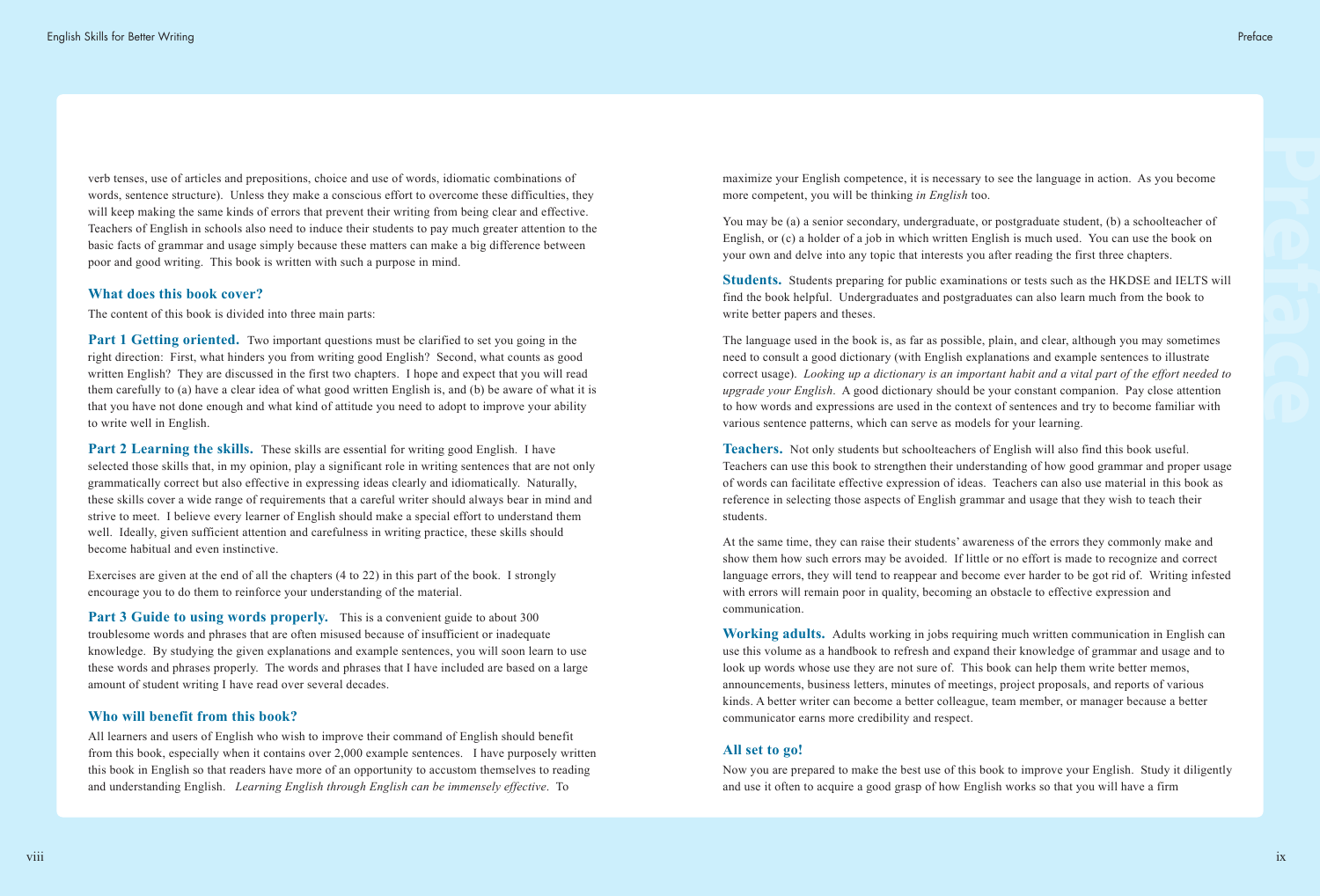foundation upon which to develop your writing ability. Provided you work steadily and persistently through the book and do the exercises conscientiously (without looking at the answers first) and try to apply what you learn in anything you write, you will be surprised to see how much your written English will improve.

I hope you will find reading this book rewarding.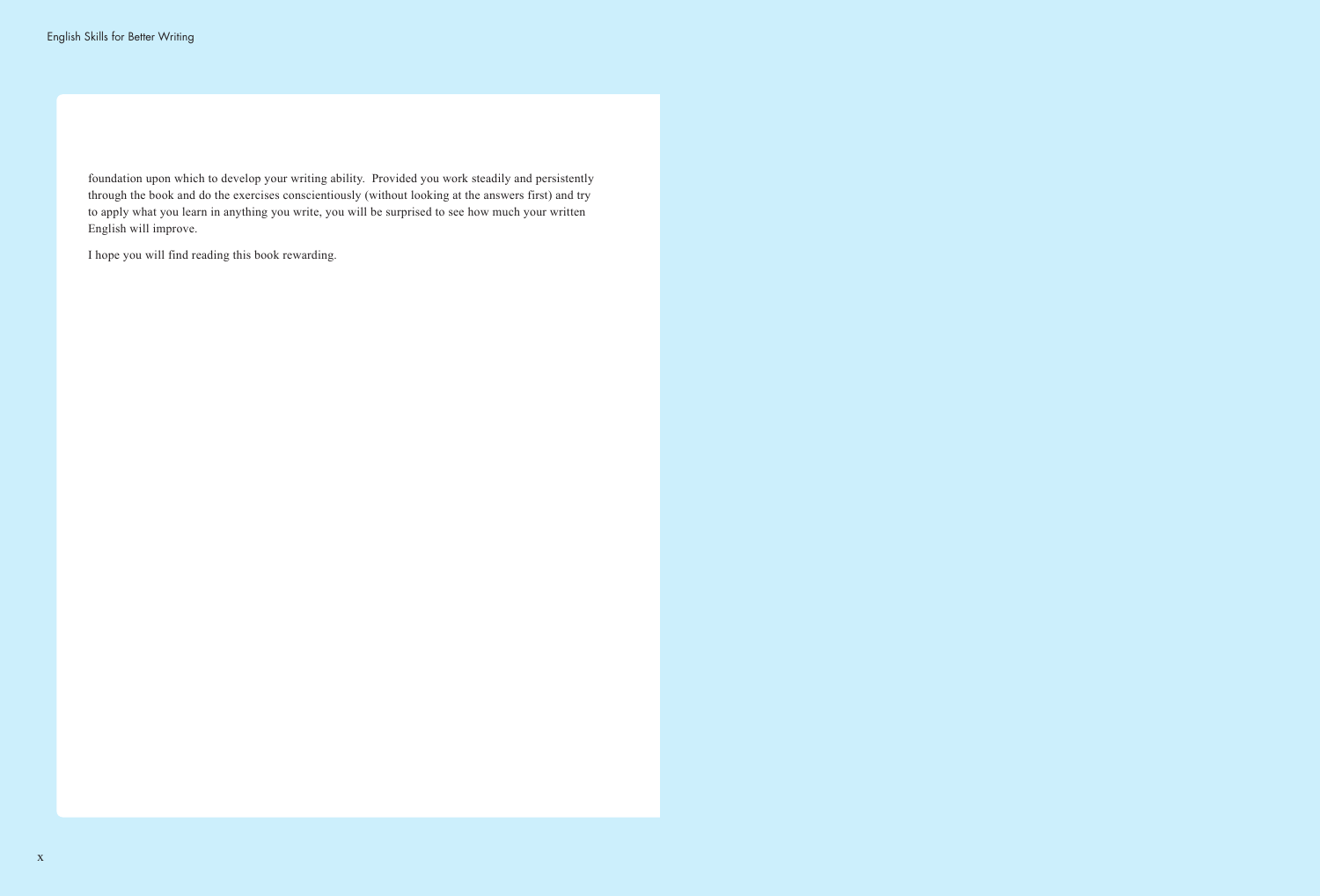### **1.1 Five hindering factors**

Many learners and users of English want to do something to improve their English writing ability. As one of them, your first task is to examine what has been hindering you from writing well in English. In this chapter, let us have an overview of five possible factors. They may not exhaust all possibilities, but they are among the most common characteristics of those for whom writing well in English is difficult. The five factors are:

- (1) a casual attitude towards the English language,
- (2) insufficient reading experience,
- (3) insufficient understanding of grammar and usage,
- (4) inadequate ability to recognize errors, and
- (5) a weak vocabulary.

### **1.2 A casual attitude towards the English language**

Take a moment to think about the place of the English language in your life. How have you looked at English as it relates to you? How much does it matter to you?

Let us be a little more specific. Do you attach great importance to English in your studies (if you are a student), your work, or your career advancement? Have you ever thought of English as your window to a wider world that extends beyond any boundary you can imagine? Do you feel the urge to know more about how English works as a language? Are you aware of your weakness in using English to write? Have you made an effort—a genuinely sustaining effort—to find out how to overcome that weakness? If you think you are generally satisfied with your English proficiency, do you want to improve and upgrade it?

If the answers to these questions are all or mostly "yes", then you have a rather serious attitude towards English. That is very good. You are on firm ground to strive for improvement. On the other hand, if your answers are mostly "unsure" or not clearly positive, then your attitude is largely casual. A casual attitude towards English as a language would not give you a strong enough driving force to strengthen your skills in using the language. It does not give you enough confidence; neither does it help you to set a goal to work towards. In short, it really hinders you from writing good English.

### **1.3 Insufficient reading experience**

Reading offers an immensely valuable experience of becoming familiar with the use of words and phrases in sentences. If you have a habit of reading English material in newspapers, magazines and books, you are exposed to a great variety of sentence patterns that can demonstrate how standard written English looks like. Of course, you will also notice how ideas are connected through the sentences that make up paragraphs.

At the same time, you can also pick up many new or not-so-familiar words and colloquial expressions. In the process, you may even discover how familiar words are used in ways unfamiliar to you. For example, you may already know the meanings of **pay** and **handsome** but may have difficulty understanding the sentence **His rigorous training will probably pay off handsomely in the swimming** 

## **PART 1 Getting Oriented**

## **Chapter 1 What Hinders You From Writing Good English?**

#### **What you will learn in this chapter**

To write better English, you must first understand what has been keeping you from writing well. Hindering factors include (1) not serious about English, (2) not enough reading, (3) not enough knowledge of English grammar and usage, (4) inadequate ability to recognize errors, and (5) weak vocabulary. You should take concrete remedial action to become more competent and confident in using English to write better.

要改善你的英語寫作能力,首先你要明白有什麼障礙需要克服。障礙主要有五個:(1)對英語態度不 夠認真,(2)閱讀不充分,(3)對英語語法和使用的認識不夠,(4)缺乏辨錯能力,(5)詞彙不足。 你必須採取具體的補救行動提升你的英語能力,從而更有自信地用英語寫作。

- **1.1 Five hindering factors**
- **1.2 A casual attitude towards the English language**
- **1.3 Insufficient reading experience**
- **1.4 Insufficient understanding of grammar and usage**
- **1.5 Inadequate ability to recognize errors**
- **1.6 Weak vocabulary**
- **1.7 Vicious circle of avoidance of English**
- **1.8 Conclusion: the strategy you need**